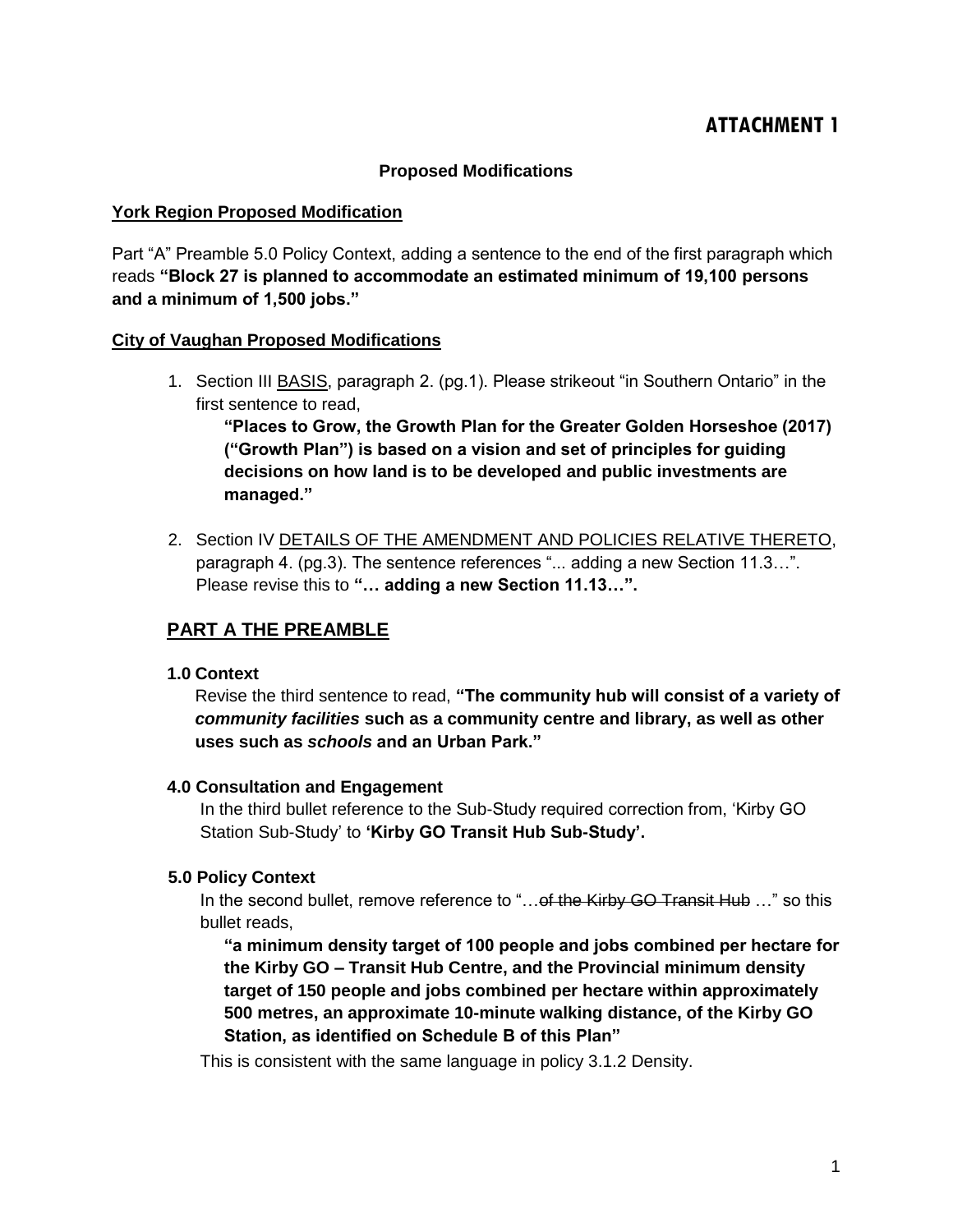## **PART B THE SECONDARY PLAN**

#### **2.0 Vision and Guiding Principles**

- Section 2.1 is titled "Block 27 Vision and Guiding Principles" however, 2.1 b. references "Development Principles". Please revise so that all language consistently refers to "**Guiding Principles"**.
- Clause 2.1 b.vii. Block 27 Vision and Guiding Principles**,** please strikeout the following, "*Community facilities* such as, s to read,

**"***Community facilities* **such as community centres and libraries, as well as other uses such as** *schools***,** *day cares,* **places of worship, and** *small-scale convenience retail* **compatible with** *community facilities***, will be promoted and situated in a way that creates a social and cultural centre for the community."**

This modification is necessary to ensure consistency with VOP 2010 which does not include "places of worship" or "school" as a defined *community facility*.

- Section 2.2 is titled "Kirby GO Transit Hub Centre Vision and Guiding Principles", however, 2.2 b. references "Development Principles". Please revise so that all language consistently refers to **"Guiding Principles".**
- Section 2.2 a. the Vision Statement for the Kirby GO Transit Hub Centre Vision and Guiding Principles – Please revise to read as follows,

**"The Kirby GO – Transit Hub Centre will be a local centre for the community, unique to Vaughan, with seamless multi-modal connections, morning, afternoon and evening destinations, and excellent regional and local transit. Centered on the GO Station and public square, the Kirby GO – Transit Hub Centre will incorporate a combination of low to mid rise building types, and mixed-use buildings with ground floor retail uses integrated with the public realm."**

The requested modification provides clarification between the building types and uses.

- Reference 2.2 b.iii. In the first sentence of the third paragraph please remove the term "Kirby GO Station Hub area", and replace it with "Kirby GO – Transit Hub Centre" so the sentence reads,

"**Connections throughout the Kirby GO – Transit Hub Centre will be supported via public streets, public and semi-public open spaces as well as clear sightlines, gateways, wayfinding and signage plans,** *retail* **signage and quality public art."** 

- Reference 2.2 b.iv. In the first sentence of the first paragraph please remove the term "Kirby GO Station Hub area", and replace it with "Kirby GO – Transit Hub Centre" so the sentence reads,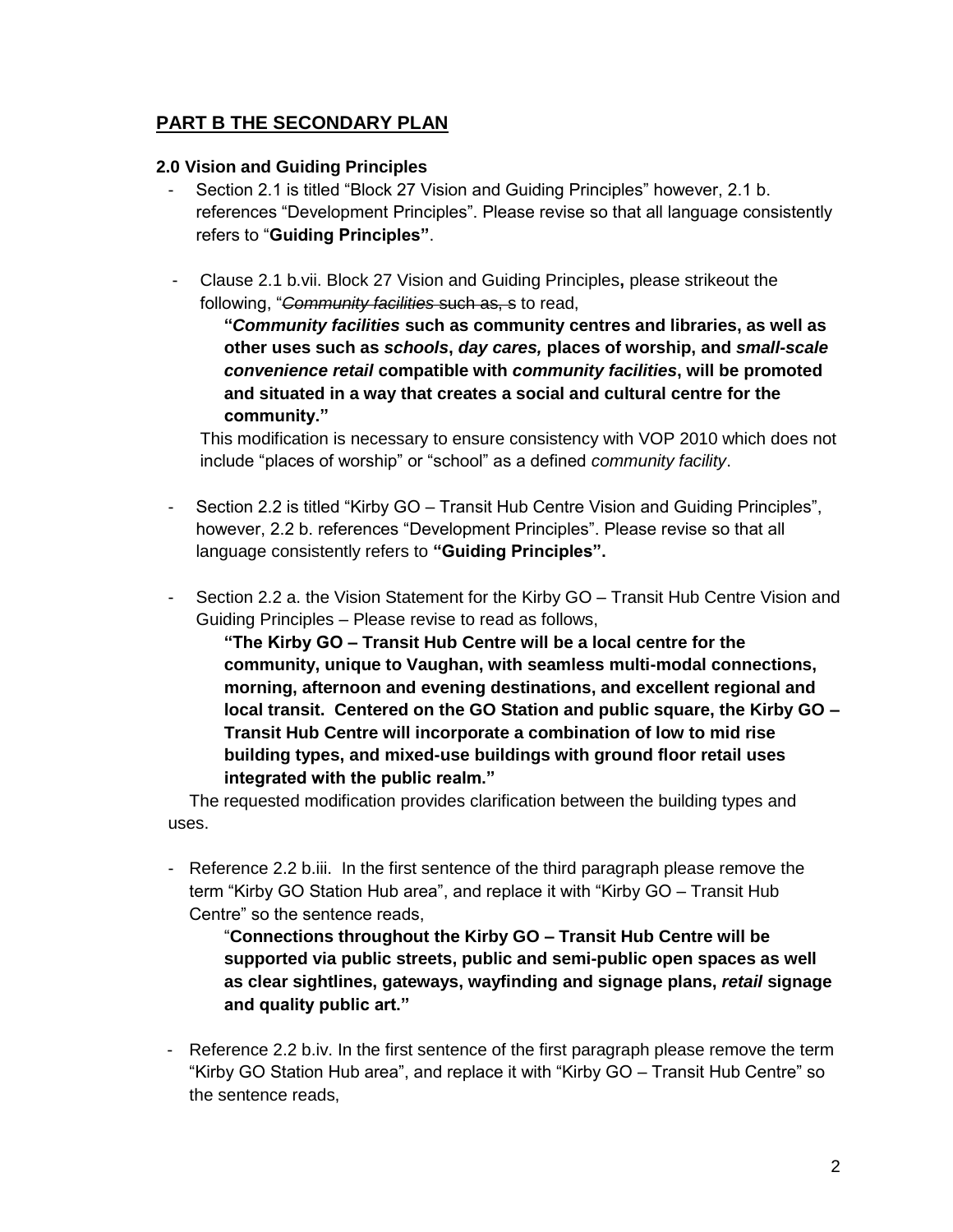"**Streets within the Kirby GO – Transit Hub Centre" will be planned to balance the needs…".**

#### **3.0 Community Structure**

3.1 General Land Use Polices

- Section 3.1 Replace "**Development Principles** " with "**Guiding Principles**"
- Policy 3.1.2 b. Add "Kirby GO" so as to read **"… radius of the Kirby GO Station."**
- Policy 3.1.5 Restructure the current order so 3.1.5 a. is listed first, 3.1.5 c. is listed second, 3.1.5 b. is listed third. Modifications to these Policies have also been made to ensure consistency with VOP 2010.
- Policy 3.1.5 a. Revise to read as follows,

**"All residential** *development* **or other** *sensitive land uses***, including parkland adjacent to the railway, shall be setback a minimum distance of 30m and include a safety berm as required by Metrolinx or other approval authority, as determined appropriate through the Block Plan and/or** *development* **application review process. Notwithstanding any other provisions of this section, Multi-Use Recreational Trails may be located within the prescribed setback area subject to review and approval by Metrolinx or other agencies as required."**

Policy 3.1.5 b. – Restructure to read as follows,

**"Applications for** *development* **of residential and other** *sensitive land uses* **located within Block 27 and within 500 metres of existing Employment Areas shall have regard for and be required to undertake the appropriate environmental studies in accordance with Policy 5.2.1.2. of the VOP 2010 and shall be subject to review and approval by the City of Vaughan or other approval authorities as required.**  *Development* **proposals shall demonstrate compatibility and mitigation of the impact on the existing use in terms of noise, vibration, air pollution, lighting, overlook and traffic generation in accordance with all Provincial and municipal guidelines."**

- Policy 3.1.5 c. - Revise to read as follows,

**"Applications for residential** *development* **and other** *sensitive land uses* **within Block 27 shall have regard for potential noise, vibration and air pollution impacts from existing uses, major streets, and transportation infrastructure and facilities within and in proximity to the Transit Hub. Applications for residential and other** *sensitive land uses* **shall include a noise and vibration study, and an air pollution study to identify appropriate measures to mitigate adverse impacts from the source in accordance with Policy 4.4.1.5 of the VOP 2010. Residential**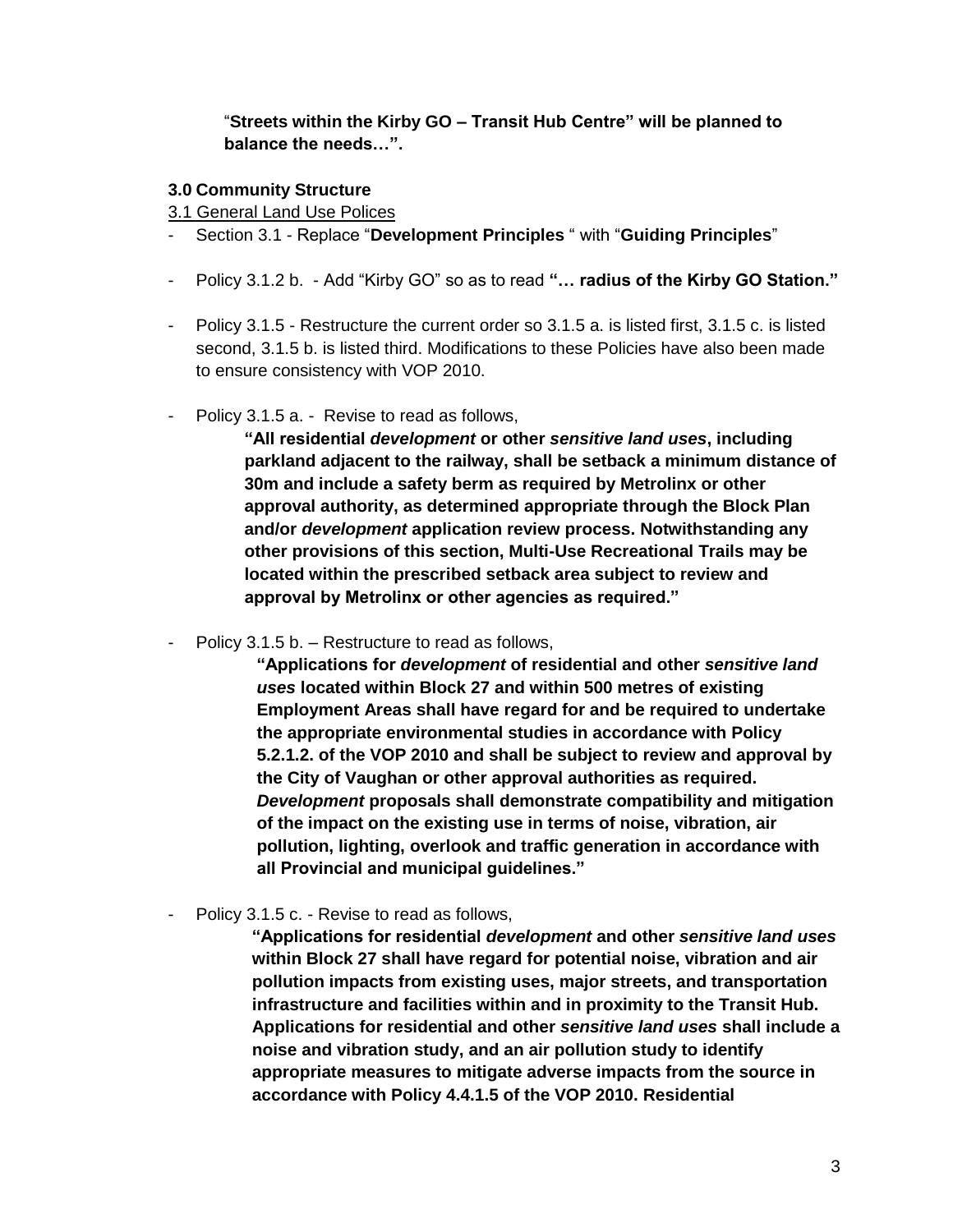*development* **and other** *sensitive land uses* **adjacent to railway or rail infrastructure shall have regard for and be required to undertake the appropriate environmental studies in accordance with Policy 4.4.1.5 of the VOP 2010: Such studies shall be completed for residential**  *development* **and** *sensitive land uses***;** 

- **i. Within 300 metres of a railway for noise impacts; and**
- **ii. Within 75 metres of a railway for vibration impacts; or**
- **iii. Within a distance otherwise determined appropriate by Metrolinx or other approval agencies.**

**All studies shall be completed to the satisfaction of the City, Metrolinx or other agencies as required**.**"**

## 3.6 Community Hub

Policy 3.6.1- Revise the sixth sentence to read as follows,

**"Other** *community facilities* **may be located in the Community Hub, as well as uses such as a** *day care***,** *place of worship***, and** *small-scale convenience retail* **compatible with** *community facilities."*

The restructuring of this sentence provides clarity and consistency with Section 7.2 of VOP 2010 as it relates to the permission allowed by the defined term *community facilities* and the broader term community services and facilities.

## 3.7 Transit Hub

Policy 3.7.2 - Revise to read as follows,

**"The Transit Hub designation permits transit infrastructure and transit related facilities that include parking for transit users, as well as all the permitted uses in the Mid-Rise Mixed-Use designation established in Section 3.5 of this Secondary Plan provided it forms part of a comprehensive** *development* **which includes the future Kirby GO Station and related railway transit infrastructure, and subject to the approval of the applicable transit authority.**

**The primary land use within the Transit Hub designation shall be the Kirby GO Station and related railway and transit infrastructure. The extent and location of any Mid-Rise Mixed-Use permissions will be reviewed and is ultimately subject to the findings of the Transit Hub Special Study outlined in policy 3.7.4 of this Secondary Plan."** 

- Policy 3.7.4 Revise Subsection title to eliminate reference to the word "Area" in order to read **"Transit Hub Special Study".**
- Policy 3.7.4 Revise paragraphs two, four and five to read as follows, Paragraph 2: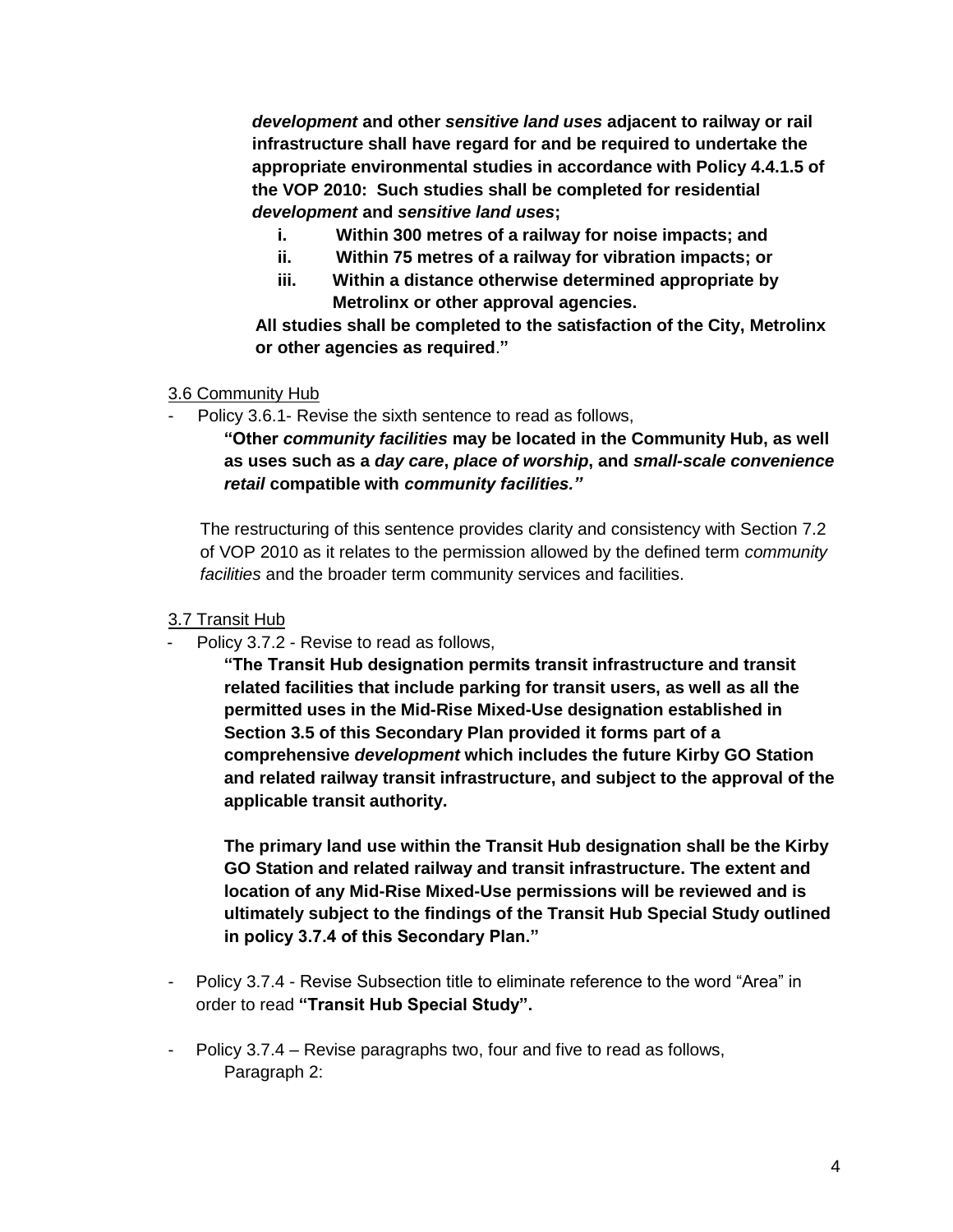**"To ensure the success of the Transit Hub, the proper integration of transportation and land use planning is critical. In weighing the appropriate balance among policy objectives for the** *development* **of the Transit Hub Special Study Area as shown on Schedule B of this Secondary Plan, all efforts must be made to support and facilitate the** *development* **of the station and surrounding lands."**

#### Paragraph 4:

**"The Transit Hub Special Study Area as shown on Schedule B of this Secondary Plan includes lands in the Transit Hub designation, as well as lands in the Natural Areas, Natural Areas – Provincially Significant Wetlands, Mid-Rise Mixed-Use, and Mid-Rise Residential designations. The Transit Hub Special Study Area as shown on Schedule B of this Secondary Plan also includes hydrologic and other natural heritage features. The Block Plan approval process must generally conform to the amount of land protected for the Transit Hub Special Study Area, the land use designations within the Transit Hub Special Study Area as shown on Schedule B of this Secondary Plan, and the location and number of roads in support of the Transit Hub, including a "Main Street" aligning with Vista Gate east of Keele Street, as established through this Secondary Plan on Schedule B. The Transit Hub Special Study will identify conceptually the alignment of roads, supporting infrastructure, including transit facilities, and the boundaries of land use designations. These elements will be finalized through Environmental Assessments, technical environmental studies and the measures prescribed under the Planning Act as required, to the satisfaction of the appropriate approval authorities."**

#### Paragraph 5:

**"It is expected that the development of the Kirby GO Station within the Transit Hub Special Study Area as shown on Schedule B of this Secondary Plan, and any related infrastructure in this area in support of the GO Station will undergo a Transit Project Assessment Process ("TPAP") to be conducted by the relevant authority."** 

The modifications to the Transit Hub policies are intended to provide further clarity regarding the primary land uses permitted in the Transit Hub designation. Refinements were also made to the policies for the Transit Hub Special Study.

3.13 Engineered Floodline

Section 3.13 – Add the letter 'p' to the word 'art' in the third sentence to read, **"…the MESP which will form part of the Block Plan…"**